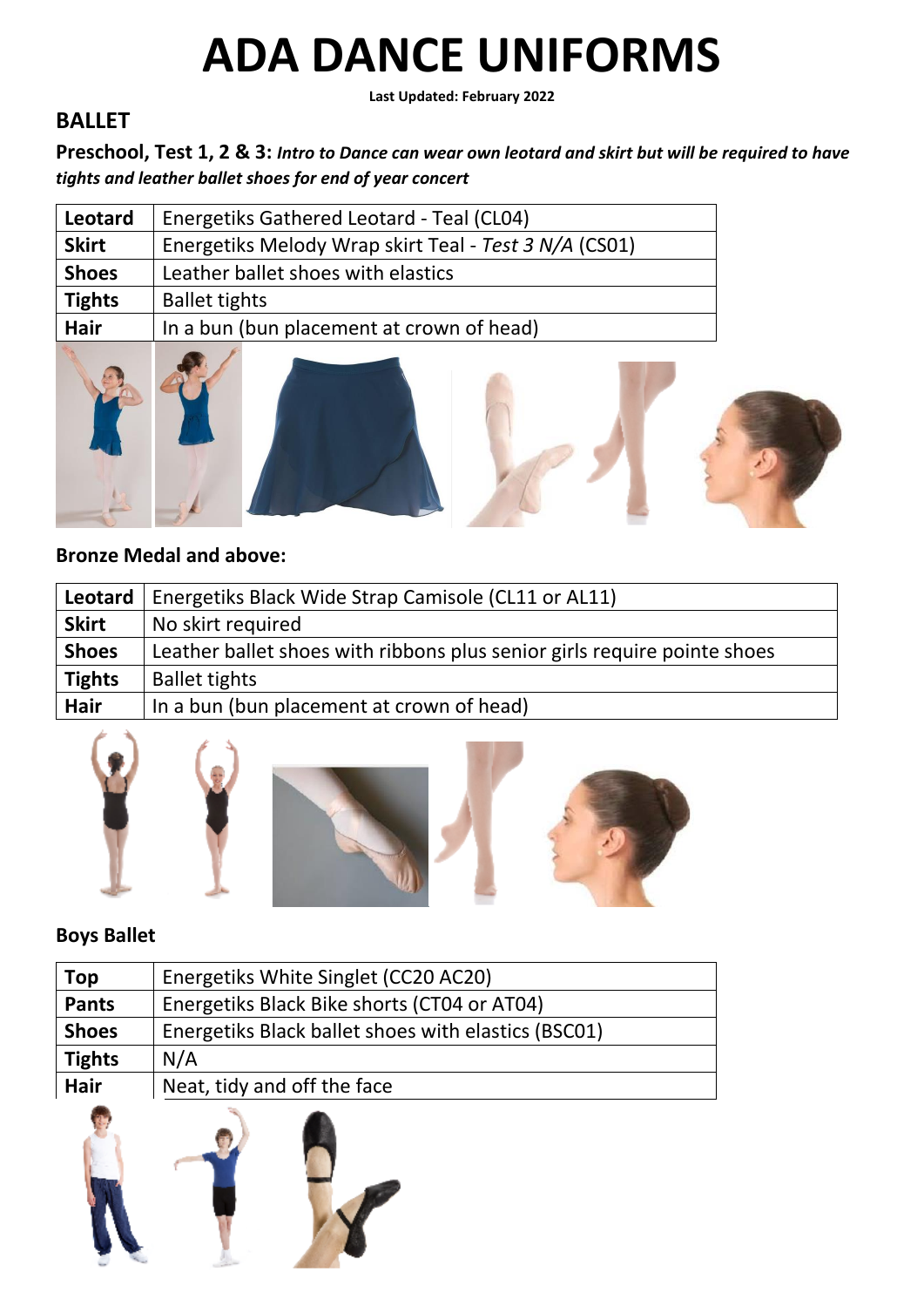**Last Updated: February 2022**

## **JAZZ**

#### **Preschool, Test 1, 2 & 3:**

| Leotard       | Energetiks Gathered Leotard - Teal (CL04) |
|---------------|-------------------------------------------|
| <b>Shorts</b> | <b>ADA Comp Shorts</b>                    |
| <b>Shoes</b>  | Tan elastic jazz shoes                    |
| <b>Tights</b> | <b>Tanned Matte tights</b>                |
| <b>Hair</b>   | In a bun (bun placement at crown of head) |
|               |                                           |



#### **Bronze Medal and above:**

| Leotard       | Energetiks Black Wide Strap Camisole (CL11 or AL11) |
|---------------|-----------------------------------------------------|
| <b>Shorts</b> | <b>ADA Comp Shorts</b>                              |
| <b>Shoes</b>  | Tan elastic jazz shoes                              |
| <b>Tights</b> | <b>Tanned Matte tights</b>                          |
| <b>Hair</b>   | In a bun (bun placement at crown of head)           |





### **Boys Jazz**

| Top           | Energetiks White Singlet (CC20 AC20)        |
|---------------|---------------------------------------------|
| <b>Pants</b>  | Energetiks Black Bike shorts (CT04 or AT04) |
| <b>Shoes</b>  | <b>Black Elastic Jazz Shoes</b>             |
| <b>Tights</b> | N/A                                         |
| <b>Hair</b>   | Neat, tidy and off the face                 |
|               |                                             |

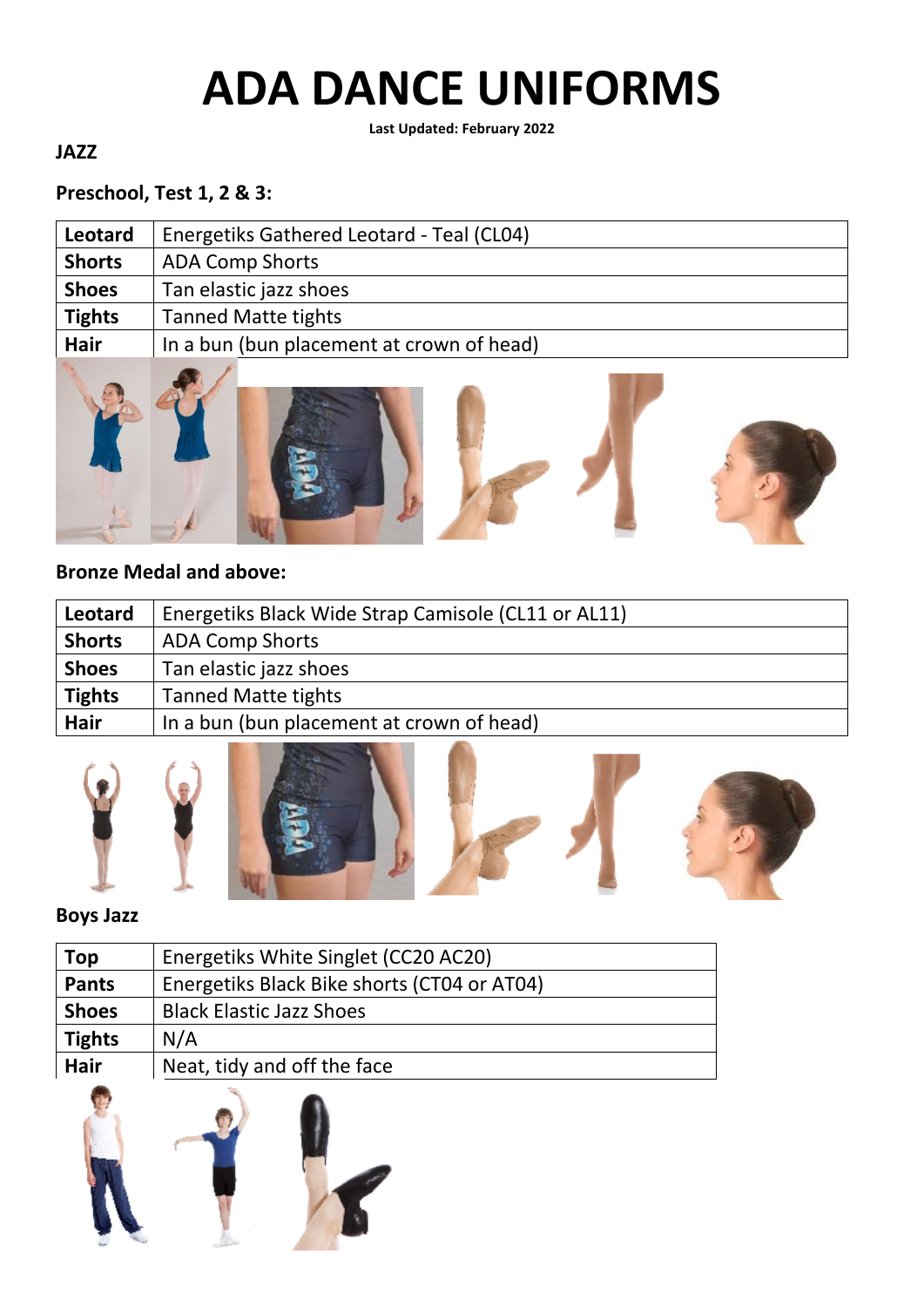**Last Updated: February 2022**

#### **TAP**

## **Preschool, Test 1, 2 and 3:**

| Leotard       | Energetiks Gathered Leotard - Teal (CL04) |
|---------------|-------------------------------------------|
| <b>Shorts</b> | <b>ADA Comp Shorts</b>                    |
| <b>Shoes</b>  | Tan tap shoes                             |
| <b>Tights</b> | <b>Tanned Matte tights</b>                |
| Hair          | In a bun (bun placement at crown of head) |
|               |                                           |



#### **Bronze Medal and above:**

| Leotard       | Energetiks Black Wide Strap Camisole (CL11 or AL11) |
|---------------|-----------------------------------------------------|
| <b>Shorts</b> | <b>ADA Comp Shorts</b>                              |
| <b>Shoes</b>  | Black lace up tap shoes                             |
| <b>Tights</b> | <b>Tanned Matte tights</b>                          |
| Hair          | In a bun (bun placement at crown of head)           |



#### **Boys Tap**

| Top           | Energetiks White Singlet (CC20 AC20)        |
|---------------|---------------------------------------------|
| <b>Pants</b>  | Energetiks Black Bike shorts (CT04 or AT04) |
| <b>Shoes</b>  | Energetiks Black Lace up tap shoes (TSC05)  |
| <b>Tights</b> | N/A                                         |
| Hair          | Neat, tidy and off the face                 |

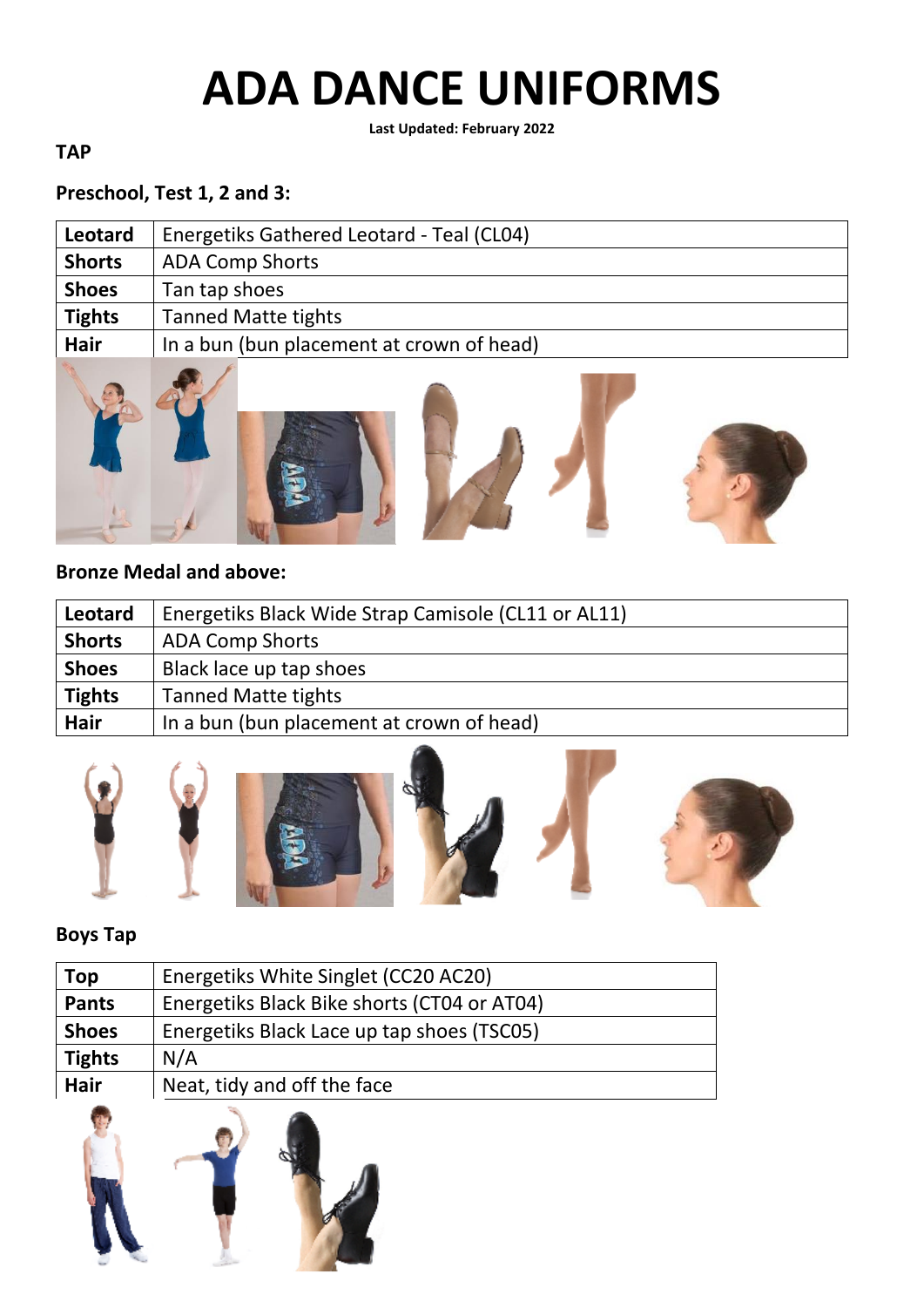**Last Updated: February 2022**

#### **Contemporary**

### **All Levels**

| <b>Leotard</b> | Energetiks Black Wide Strap Camisole (CL11 or AL11) |
|----------------|-----------------------------------------------------|
| <b>Shorts</b>  | ADA Comp 4 % Leggings                               |
| <b>Shoes</b>   | Bare foot or Dance Paws are optional (D PAW)        |
| <b>Tights</b>  | N/A                                                 |
| <b>Hair</b>    | In a bun (bun placement at crown of head)           |







#### **Boys Contemporary**

| Top           | Energetiks White Singlet (CC20 AC20)         |
|---------------|----------------------------------------------|
| <b>Pants</b>  | Energetiks Black Bike shorts (CT04 or AT04)  |
| <b>Shoes</b>  | Bare foot or Dance Paws are optional (D PAW) |
| <b>Tights</b> | N/A                                          |
| Hair          | Neat, tidy and off the face                  |